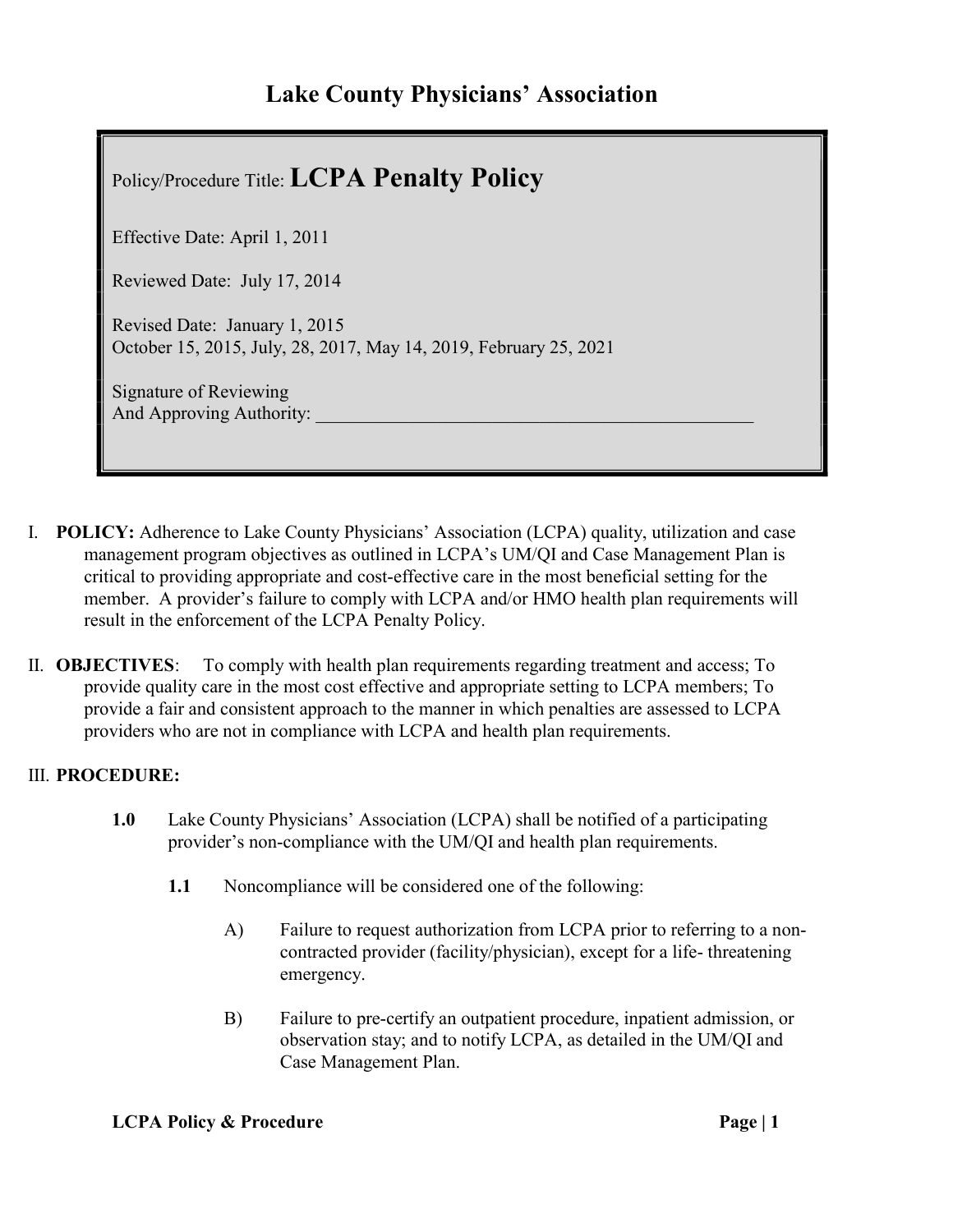- C) Lack of cooperation with LCPA staff related to request for further medical information or discharge planning.
- D) Unwillingness to see new members when the PCP's practice is open to new members.
- E) Failure to provide proper access for a member, i.e.:
	- Routine Physical within 2 weeks.
	- Non-Urgent Symptomatic Care within 4 days of request.
	- Emergency Care response within 30 minutes of an emergency call.
	- Inability or unwillingness to schedule an in office follow-up visit within 7 days following a member's inpatient admission, outpatient procedure or emergency room visit.
- F) No response to initial or second letter from UM/QI Committee, within a month of the second notice.
- G) Unauthorized days, or a pattern of avoidable days, as determined by the UM/QI Committee, after a response is received from the physician.
- H) No response to requested information for LCPA Quality Improvement studies.
- I) No response to second request for credentialing information
- J) Non-submission of encounter data for the current quarter, such data to comprise a frequency equal to no less than twenty percent of assigned members per quarter. Such non-submitting physicians shall also be subject to withhold of their subsequent capitation checks until such time as they submit complete data. A financial penalty will also be taken.
- K) Whenever a physician is rounding, even if they are not the PCP on the case, but they are a member of LCPA, they may receive a penalty if they fail to follow LCPA guidelines or keep the patient in the hospital longer than necessary, this includes PCPs, Specialists and Hospitalists.
- L) PCPs who do not round in the hospital, will have the cost of having a Hospitalist round on their patient for them deducted from CAP. PCPs who do not have Hospitalists round for them, but make arrangements to have other physicians cover for them, are responsible for paying those physicians for those services, and to notify LCPA when another MD will be covering for them when they are out of town.

LCPA Policy & Procedure **Page | 2** 2.0 Penalty Fees - A Physician will incur penalties on a calendar year basis.